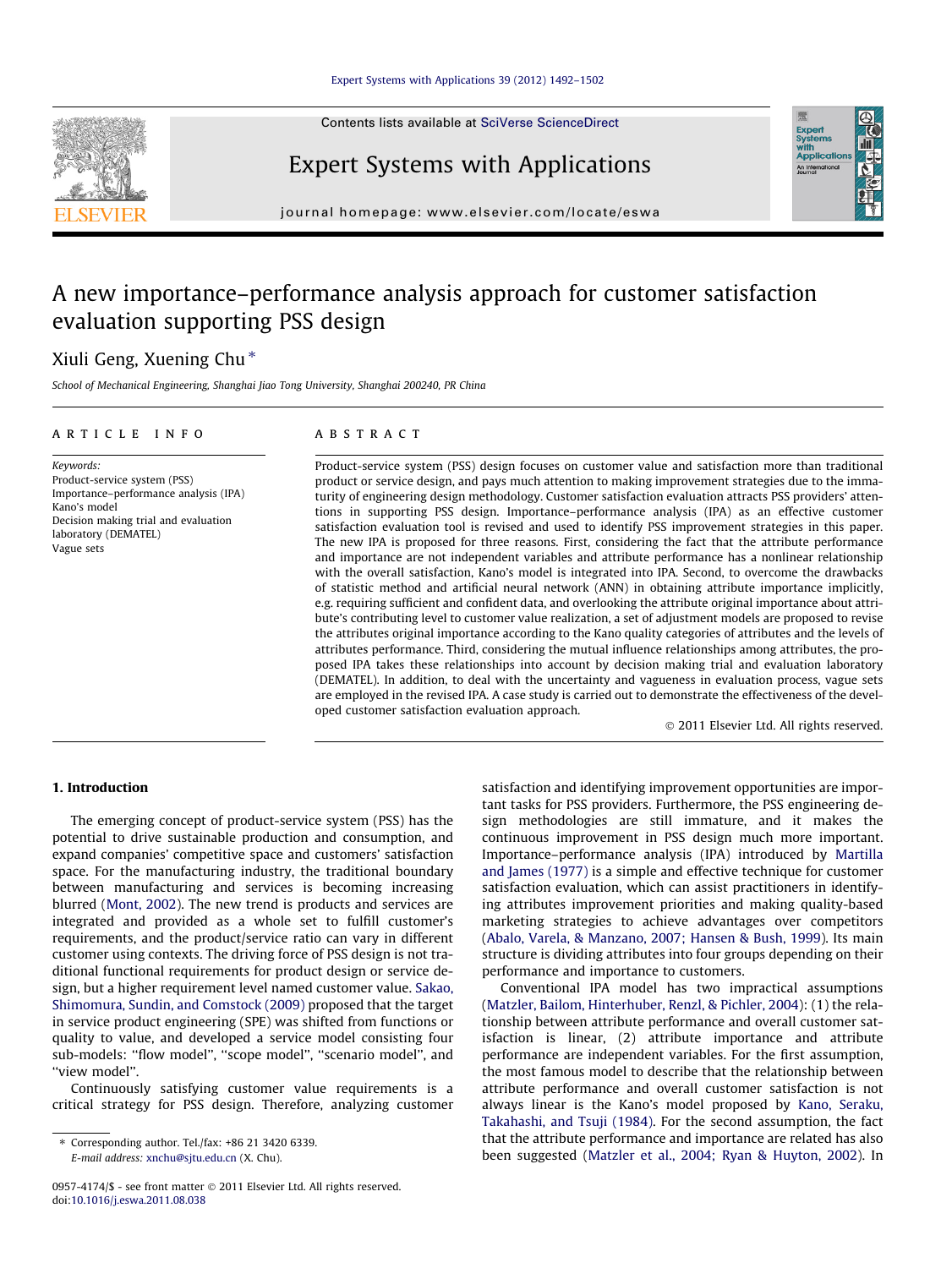order to overcome the erroneous assumptions in the traditional IPA model, many revised IPA models have been presented. Their main focuses are revising the method of eliciting attribute importance, because the customer self-stated attribute importance is insufficient for effective IPA analysis.

Two categories of approaches have been used to acquire the attribute importance implicitly: statistical approach and artificial neural network (ANN). [Matzler and Sauerwein \(2002\)](#page--1-0) applied the multiple regression analysis to correlate the attribute performance with overall satisfaction, and used the regression coefficients as the attributes importance. [Matzler, Sauerwein, and Heischmidt \(2003\)](#page--1-0) used the partial ranking method to derive partial correlation coefficients as attributes importance. These conventional statistic methods have some drawbacks, e.g. they assume that the attribute performance has a linear relationship with the overall satisfaction. [Garver \(2002\)](#page--1-0) indicated that ANN can be employed to overcome the constraint of hypothetical problems of conventional statistic method. [Deng, Chen, and Pei \(2008\)](#page--1-0) used the back-propagation neural network (BPNN) model to establish the function relationships between attributes performance and the integral satisfaction and derive the hidden importance value of each attribute. [Deng](#page--1-0) [\(2007\)](#page--1-0) integrated the three-factor theory and partial correlation analysis to amend the IPA model considering the nonlinear relationships between attributes performance and the overall satisfaction. These researches have not considered the mutual influence relationships among attributes in IPA, and these relationships have a significant effect on the rationality of analyzing outcome. [Hu, Lee,](#page--1-0) [and Yen \(2009\)](#page--1-0) integrated BPNN and decision making trial and evaluation laboratory (DEMATEL) to re-establish the IPA model, and DEMATEL was used to analyze the causal relationship among the quality characteristics. The DEMATEL method, originated from the Geneva Research Center of the Battelle Memorial Institute ([Gabus & Fontela, 1972, 1973\)](#page--1-0), is especially practical for analyzing influence relationships among elements in a system, and identifying causal group and effect group in the system through a causal diagram.

The revised IPA models based on statistic approaches or ANN have two weak points: (1) the application and success of them depend on sufficient and confidential historical data, (2) the attribute importance does not embody the basic importance of attribute to customer value. In the setting of this paper, historical data are deficient in the early phase in the PSS companies, thus the statistic approaches and intelligent approaches lack effectiveness in deriving attributes importance. [Hu, Lee, and Yen \(2009\) and Hu, Lee, Yen,](#page--1-0) [and Tsai \(2009b\)](#page--1-0) proposed a KD-IPA method to obtain attribute importance through modifying the original attribute importance based on Kano's model and DEMATEL. However, the unavoidable uncertainty and vagueness in the evaluation process is not considered in KD-IPA.

It is more rational for customers to adopt imprecise linguistic terms to express their judgments in IPA. Therefore, how to deal with linguistic information is critical to the effectiveness of evaluation. Fuzzy set theory is commonly used in dealing with linguistic terms. However, it supports the favoring evidences only, and just reveals the positive preference degree associated with decision maker's (DM's) subjective judgments. A single membership degree provides little information about its uncertainty. Consequently, fuzzy set theory has some shortcomings in dealing with vagueness information. Recent years, vague set theory proposed by [Gau and](#page--1-0) [Buehrer \(1993\)](#page--1-0) gains its popular in decision-making in many areas, e.g. idea-screening in new product development [\(Lo, Wang, &](#page--1-0) [Chao, 2006](#page--1-0)), engineering schemes selection ([Ye, 2007](#page--1-0)), and supplier selection ([Boran, Gen, Kurt, & Akay, 2009; Zhang, Zhang, Lai,](#page--1-0) [& Lu, 2009\)](#page--1-0). Vague set theory supports both the favoring and opposing evidences in dealing with DMs' linguistic judgments by means of membership function and non-membership function. Therefore, it is superior to fuzzy set theory in capturing uncertainty and vagueness that exists in IPA analysis.

This paper proposes a new IPA approach based on vague sets for customer satisfaction evaluation. Kano' model and DEMATEL are employed in the new IPA to consider the nonlinear impact of PSS quality attributes and causal relationship among these attributes, respectively. The original attribute importance is acquired from customers to express the importance of this attribute contributing to customer value requirements. At the same time, the original attribute importance can reflect the attribute expectation level to some degree. The attribute original importance is modified twice. First, it is modified according to the Kano quality category the attribute belongs to and the level of the attribute performance. Three adjustment models for modifying attribute original importance are proposed aiming at three different Kano quality categories, and these models are based on the comparison and similarity calculations between attribute performance and attribute original importance. Second, it is modified by the difference level of the attribute impacting others and being impacted by others driving from DEMATEL. The remainder of the paper consists of the following sections. Section 2 gives out a description of the proposed problem and approach, and reviews the relative literature. Section [3](#page--1-0) gives out a description of the first modification of attribute original importance based on Kano's model and vague sets. Fuzzy Kano analysis to determine the Kano quality category of attribute and the three adjustment models are presented. Section [4](#page--1-0) presents the second modification of attribute importance based on DEMATEL with vague sets. In Section [5](#page--1-0), the proposed approach is applied in a real world case of customer satisfaction evaluation supporting PSS design for a company providing pump products and services. Conclusions are then presented in Section [6.](#page--1-0)

#### 2. Problem description and literature review

The researches on PSS design are immature and on the way of searching. Most of the early studies on PSS design were primarily conducted from the viewpoint of marketing and management, such as case study approach [\(Manzini and Vezzoli, 2003\)](#page--1-0) and industry PSS initiatives research at the empirical level ([Williams, 2007\)](#page--1-0). Engineering methods and tools have been developed gradually to support the realization of PSSs, such as life-cycle engineering for technical PSS development ([Aurich, Fuchs, & DeVries, 2004; Aurich](#page--1-0) [et al., 2006\)](#page--1-0), PSS representation approach based on IDEF0 [\(Morelli,](#page--1-0) [2006](#page--1-0)), and service engineering based on computer-aided design tool [\(Sakao & Shimomura, 2007; Sakao et al., 2009\)](#page--1-0). Satisfying customer is the design objective pursued unceasing for PSS providers. Evaluating customer satisfaction to identify improvement opportunities of PSS design gets much more important in practice.

Extracting critical customer perception attributes of PSS is the fundamental step in evaluating customer satisfaction. Questionnaire survey is an effective way to collect objective information. The quality characteristics generated in the PSS conceptual design can be combined with the data in customer relationship management in offering fundamental information to design questionnaire for eliciting critical customer perception attributes. After acquiring customer perception PSS attributes, the rest task is identifying the management strategies of these attributes based on IPA.

IPA is a two-dimensional grid based on customer-perceived importance and performance of attribute analyzed. The x-axis and y-axis presents attribute performance and attribute importance, respectively. These two axes divide the IPA grid into four quadrants. The graphic representation provides an understandable guide for identifying the crucial product or service attributes in terms of their need for managerial action. IPA has been widely used in customer satisfaction analysis for improving service quality in many fields, e.g., tourism management ([Enright & Newton, 2004;](#page--1-0)